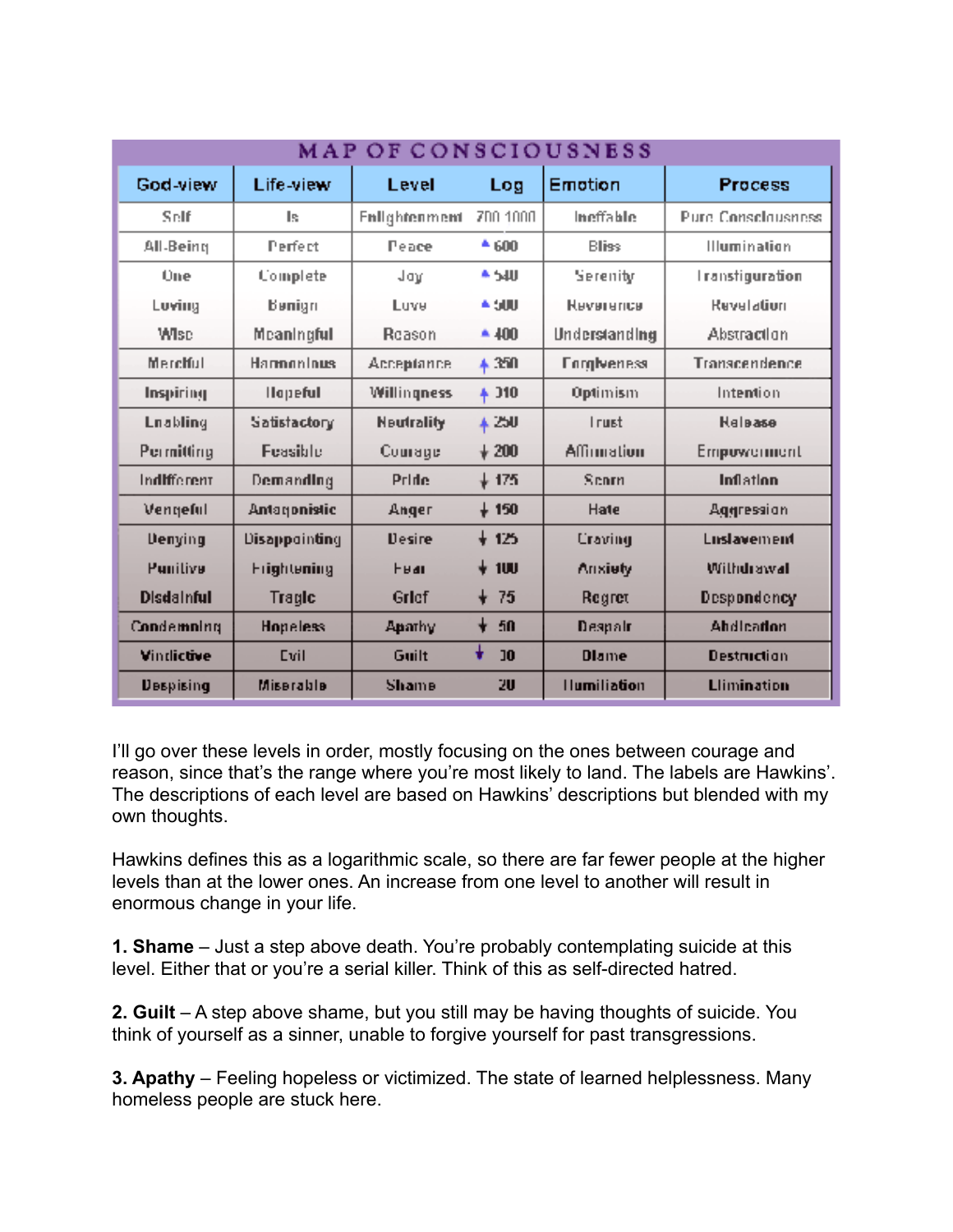**4. Grief** – A state of perpetual sadness and loss. You might drop down here after losing a loved one. Depression. Still higher than apathy, since you're beginning to escape the numbness.

**5. Fear** – Seeing the world as dangerous and unsafe. Paranoia. Usually you'll need help to rise above this level, or you'll remain trapped for a long time, such as in an abusive relationship.

**6. Desire** – Not to be confused with setting and achieving goals, this is the level of addiction, craving, and lust — for money, approval, power, fame, etc. Consumerism. Materialism. This is the level of smoking and drinking and doing drugs.

**7. Anger** – the level of frustration, often from not having your desires met at the lower level. This level can spur you to action at higher levels, or it can keep you stuck in hatred. In an abusive relationship, you'll often see an anger person coupled with a fear person.

**8. Pride** – The first level where you start to feel good, but it's a false feeling. It's dependent on external circumstances (money, prestige, etc), so it's vulnerable. Pride can lead to nationalism, racism, and religious wars. Think Nazis. A state of irrational denial and defensiveness. Religious fundamentalism is also stuck at this level. You become so closely enmeshed in your beliefs that you see an attack on your beliefs as an attack on you.

**9. Courage** – The first level of true strength. I've made a previous post about this level: Courage is the Gateway. [2] This is where you start to see life as challenging and exciting instead of overwhelming. You begin to have an inkling of interest in personal growth, although at this level you'll probably call it something else like skill-building, career advancement, education, etc. You start to see your future as an improvement upon your past, rather than a continuation of the same.

**10. Neutrality** – This level is epitomized by the phrase, "live and let live." It's flexible, relaxed, and unattached. Whatever happens, you roll with the punches. You don't have anything to prove. You feel safe and get along well with other people. A lot of selfemployed people are at this level. A very comfortable place. The level of complacency and laziness. You're taking care of your needs, but you don't push yourself too hard.

**11. Willingness** – Now that you're basically safe and comfortable, you start using your energy more effectively. Just getting by isn't good enough anymore. You begin caring about doing a good job — perhaps even your best. You think about time management and productivity and getting organized, things that weren't so important to you at the level of neutrality.

Think of this level as the development of willpower and self-discipline. These people are the "troopers" of society; they get things done well and don't complain much. If you're in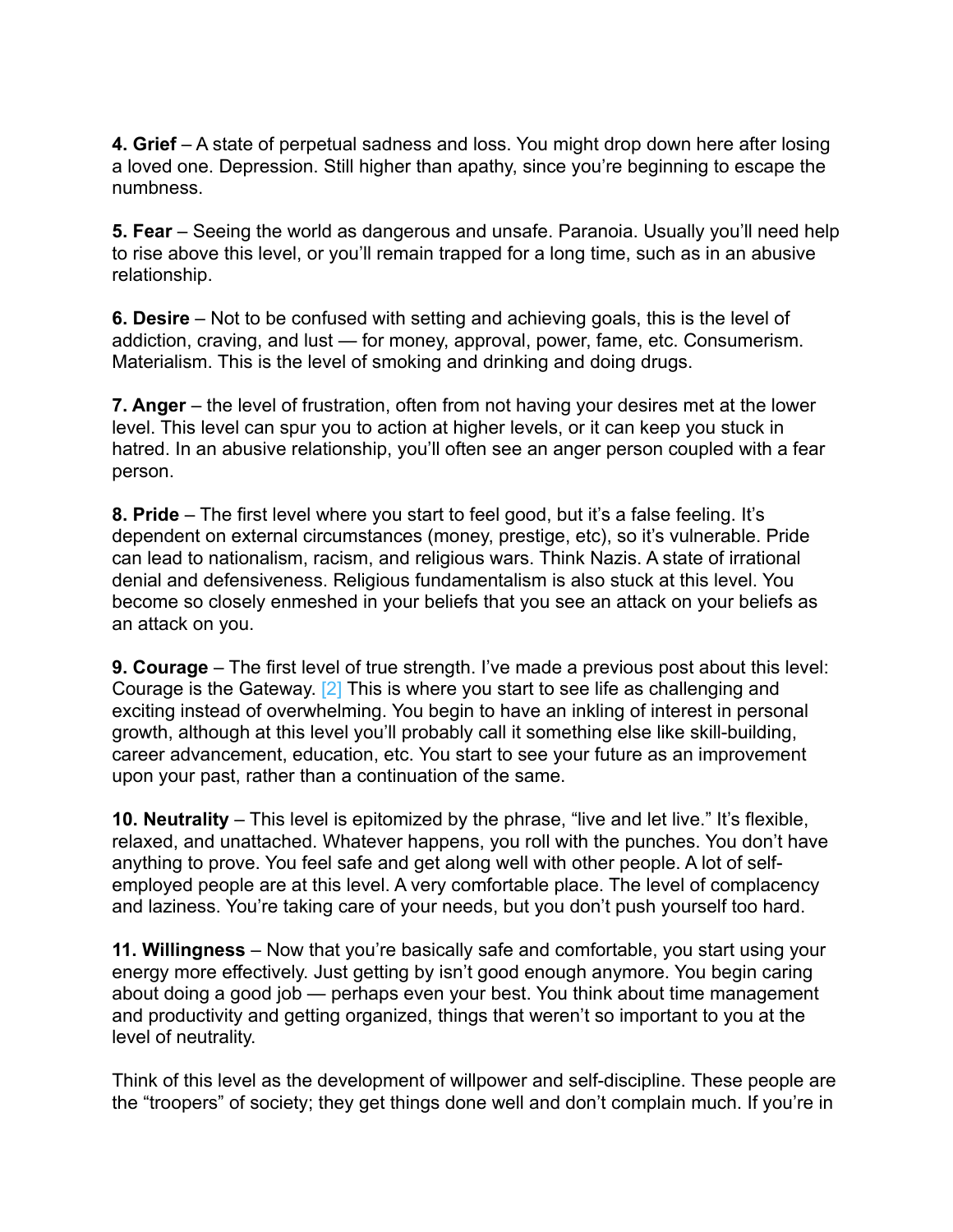school, then you're a really good student; you take your studies seriously and put in the time to do a good job. This is the point where your consciousness becomes more organized and disciplined.

**12. Acceptance** – Now a powerful shift happens, and you awaken to the possibilities of living proactively. At the level of willingness you've become competent, and now you want to put your abilities to good use.

This is the level of setting and achieving goals. I don't like the label "acceptance" that Hawkins uses here, but it basically means that you begin accepting responsibility for your role in the world. If something isn't right about your life (your career, your health, your relationship), you define your desired outcome and change it. You start to see the big picture of your life more clearly. This level drives many people to switch careers, start a new business, or change their diets.

**13. Reason** – At this level you transcend the emotional aspects of the lower levels and begin to think clearly and rationally. Hawkins defines this as the level of medicine and science. The way I see it, when you reach this level, you become capable of using your reasoning abilities to their fullest extent. You now have the discipline and the proactivity to fully exploit your natural abilities.

You've reached the point where you say, "Wow. I can do all this stuff, and I know I must put it to good use. So what's the best use of my talents?"

You take a look around the world and start making meaningful contributions. At the very high end, this is the level of Einstein and Freud. It's probably obvious that most people never reach this level in their entire lives.

**14. Love** – I don't like Hawkins' label "love" here because this isn't the emotion of love. It's unconditional love, a permanent understanding of your connectedness with all that exists. Think compassion. At the level of reason, you live in service to your head. But that eventually becomes a dead end where you fall into the trap of over-intellectualizing. You see that you need a bigger context than just thinking for its own sake.

At the level of love, you now place your head and all your other talents and abilities in service to your heart (not your emotions, but your greater sense of right and wrong your conscience). I see this as the level of awakening to your true purpose. Your motives at this level are pure and uncorrupted by the desires of the ego.

This is the level of lifetime service to humanity. Think Gandhi, Mother Teresa, Dr. Albert Schweitzer. At this level you also begin to be guided by a force greater than yourself. It's a feeling of letting go. Your intuition becomes extremely strong. Hawkins claims this level is reached only by 1 in 250 people during their entire lifetimes.

**15. Joy** – A state of pervasive, unshakable happiness. Eckhart Tolle describes this state in The Power of Now. [3] The level of saints and advanced spiritual teachers. Just being